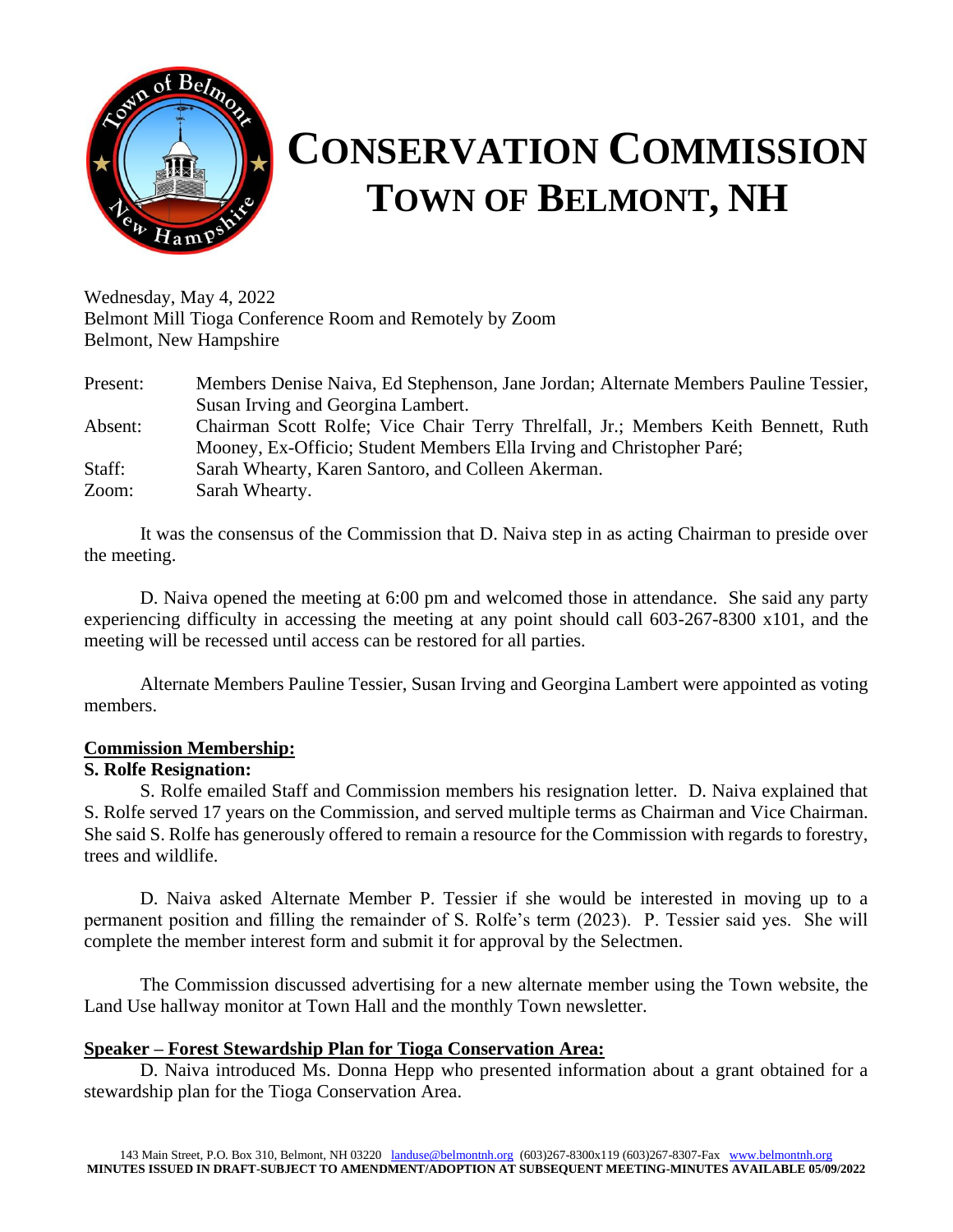Ms. Hepp explained that the Belknap County Conservation District (BCCD) applied for, and was awarded, a wildlife grant from the National Fish and Wildlife Foundation for almost \$160,000. That grant included a Forest Stewardship Plan for the Tioga Conservation Area.

Ms. Hepp indicated that they reached out to a forester, Mr. Ron Klemarczyk, looking for an estimate for the stewardship plan. She said Rick Ball, former Land Use Technician, gathered all of the information and maps that Mr. Klemarczyk needed. Mr. Klemarczyk estimated a cost of \$4,400 to \$4,600, not to exceed \$4,600 for the stewardship plan.

Ms. Hepp described that the grant included forest stewardship plans in Alton, Belmont and Gilmanton. Plans are underway to have a public field day/workshop so that people can talk to the forester and people on the Conservation Commission. They have someone from the UNH Cooperative Extension, a wildlife biologist, the county forester and a New Hampshire Fish & Game wildlife person also available for workshops. They are helping the Town but also making help more accessible for residents to see the benefits of planning. Ms. Hepp suggested sitting in on a Conservation meeting and discussing goals for the Tioga. The forester will develop the plan based on the Commission's goals and objectives, such as protecting water and focusing on wildlife habitat. She said Mr. Klemarczyk has time to work on the plan this year but his schedule is booking up quickly. Ms. Hepp would like to lock in some dates to propose to Mr. Klemarczyk.

D. Naiva asked if the Commission would need to visit the physical site. Ms. Hepp answered that prior to getting started on the plan, Mr. Klemarczyk should get on a Commission meeting agenda to get more information about the Commission's goals and objectives. She said that one reason for getting the plan done this year is that there is also funding to implement a project, which could happen next year. Ms. Hepp recommended that a large infestation of 20-25 acres of glossy buckthorn be considered for treatment, and the BCCD would look for matching funds to help with the project. She anticipates that Mr. Klemarczyk and Mr. John Martin would use a "brontosaurus" brush mower to remove the glossy buckthorn and use a treatment to knock it back. D. Naiva mentioned that use of herbicides will require permits. Ms. Hepp responded the project would be for next year.

J. Jordan acknowledged that she is new to the Commission and wondered if the Commission already has a goal for the Tioga area. D. Naiva explained that there is a loosely defined forestry management plan, specific to the easement with Five Rivers Conservation. The goal is to leave the area natural and protect the waterfront by the Tioga watershed and the Winnipesaukee River. There are lots of wildlife sightings, hunting and fishing there.

D. Naiva asked if improved parking could be included in the plan. Ms. Hepp answered that something such as clearing trees for the parking area could be part of the plan. They are going to try to get matching funds for the glossy buckthorn treatment and some other things.

D. Naiva wanted to confirm the treatment would be next year. Ms. Hepp said yes. The cost looks to be about \$26,000, and probably higher as costs increase. Ms. Hepp suggested the timing for the workshop to be late summer or in the fall. She can check with Mr. Klemarczyk on his schedule and try to get him on the agenda for the June Commission meeting. D. Naiva mentioned there is typically no July meeting and in August many people are on vacation. The June meeting is currently scheduled for June 1st at 6 pm. During the meeting, the Conservation Commission voted to move the June meeting to June 8<sup>th</sup> at 6 pm.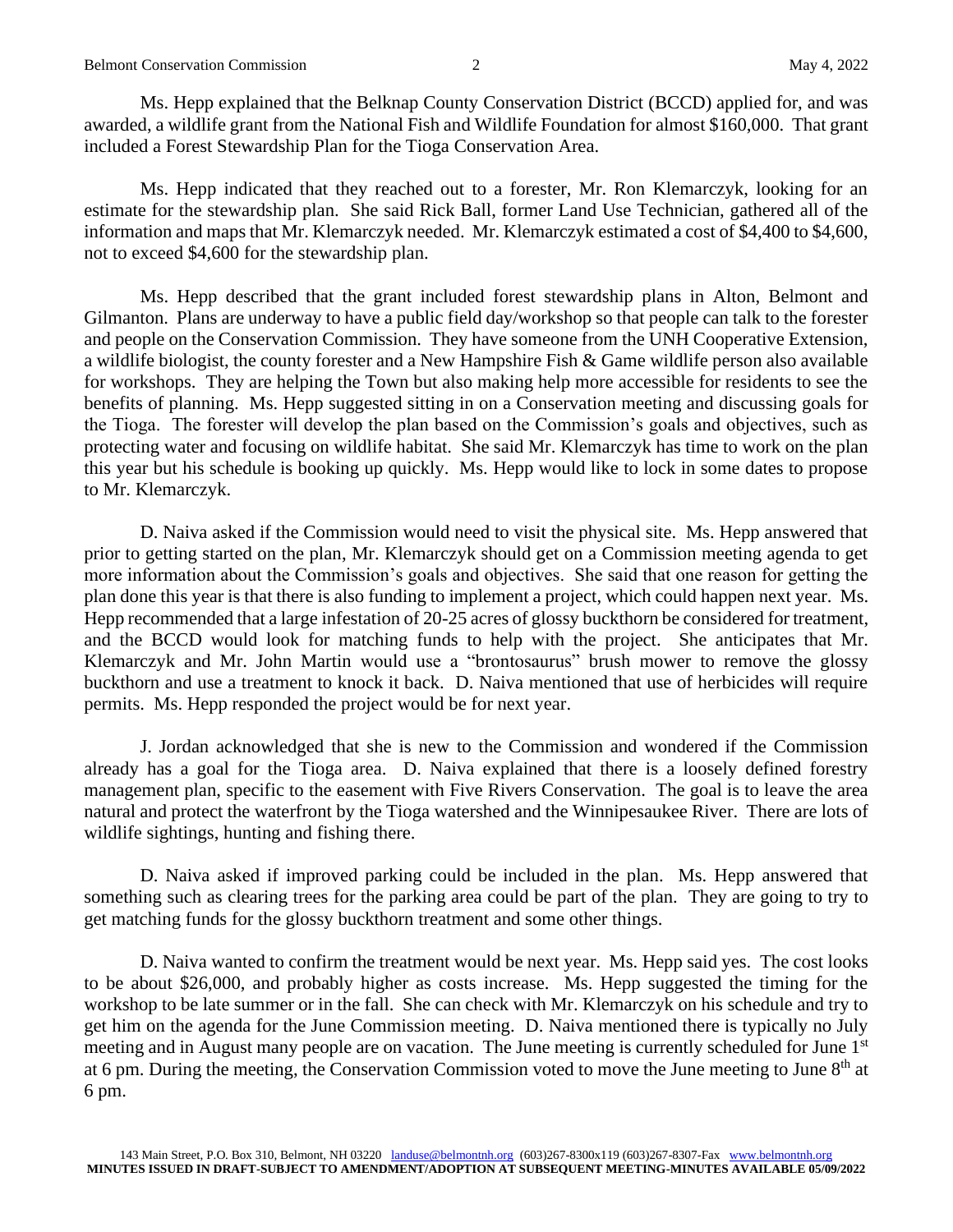K. Santoro informed the Commission that the stewardship plan on file with the Town is dated for 2018. She can email it to all of the members and to Ms. Hepp for review. Ms. Hepp will forward it to Mr. Klemarczyk.

Ms. Hepp remarked that a grant was used to revise forest management and stream restoration practices at Gunstock.

Ms. Hepp reminded the Commission that the BCCD celebrated 75 years last year with most of their funding and projects from grants and donations. They are always looking for associate members, and they are currently looking for a farmer. S. Irving remarked that she knows someone who may be interested.

Ms. Hepp shared that this year they will be doing a stream restoration in Meredith. They move around the community with different projects. In Sanbornton they worked on Black Brook and there are plans to work on Chapman Brook. They are focusing on that and the matching grants. This grant from the National Fish & Wildlife Foundation is a three-year grant. She said they also do gleaning and have a gleaning coordinator for the county. Misfit produce is gathered for food pantries. The coordinator works with farmers who may have an excess of fruits or vegetables. They focus on natural resources and helping with food insecurity. They expect to have a full-time volunteer coordinator soon. The coordinator is not just for the BCCD, but for any conservation organization looking for volunteers.

Ms. Hepp concluded her presentation by promoting the BCCD newsletter, and mentioning that the BCCD has worked to help farmers with shared equipment such as a no-till seed drill. H&T Farm in Belmont is storing the equipment.

# **Elections:**

**MOTION:** P. Tessier moved to elect D. Naiva as Chairman of the Conservation Commission.

The motion was seconded by J. Jordan and carried. (5-0-1) D. Naiva abstained.

**MOTION:** J. Jordan moved to elect E. Stephenson as Vice Chair of the Conservation Commission.

The motion was seconded by D. Naiva and carried. (5-0-1) E. Stephenson abstained.

#### **Board's Action – Minutes 04/06/2022:**

**MOTION:** On a motion by J. Jordan, seconded by E. Stephenson, it was voted unanimously to approve the minutes of April 6, 2022.  $(6-0)$ 

# **NH Department of Environmental Services Applications:**

- **1. Scott Naismith – 50 Nancy Drive – Map/Lot 107-074-000-000:** Shoreland Permit on hold to demo existing 800sf home, rebuild 1600sf two-level home with no footprint change. 11' x 21' permeable patio already installed. After the fact required full shoreland permit.
- **2. Mark Evans – 421 Jamestown Road – Map/Lot 118-009-000-000:** Shoreland PBN accepted to impact 30sf of protected shoreland to replace a set of stairs.

# **1. Current Planning Board 04/25/2022 & ARC:**

# **a. Planning Board:**

**i. Matthew & Heather Gault – 682 Laconia Road – Map/Lot 230-043-000-000:** The Planning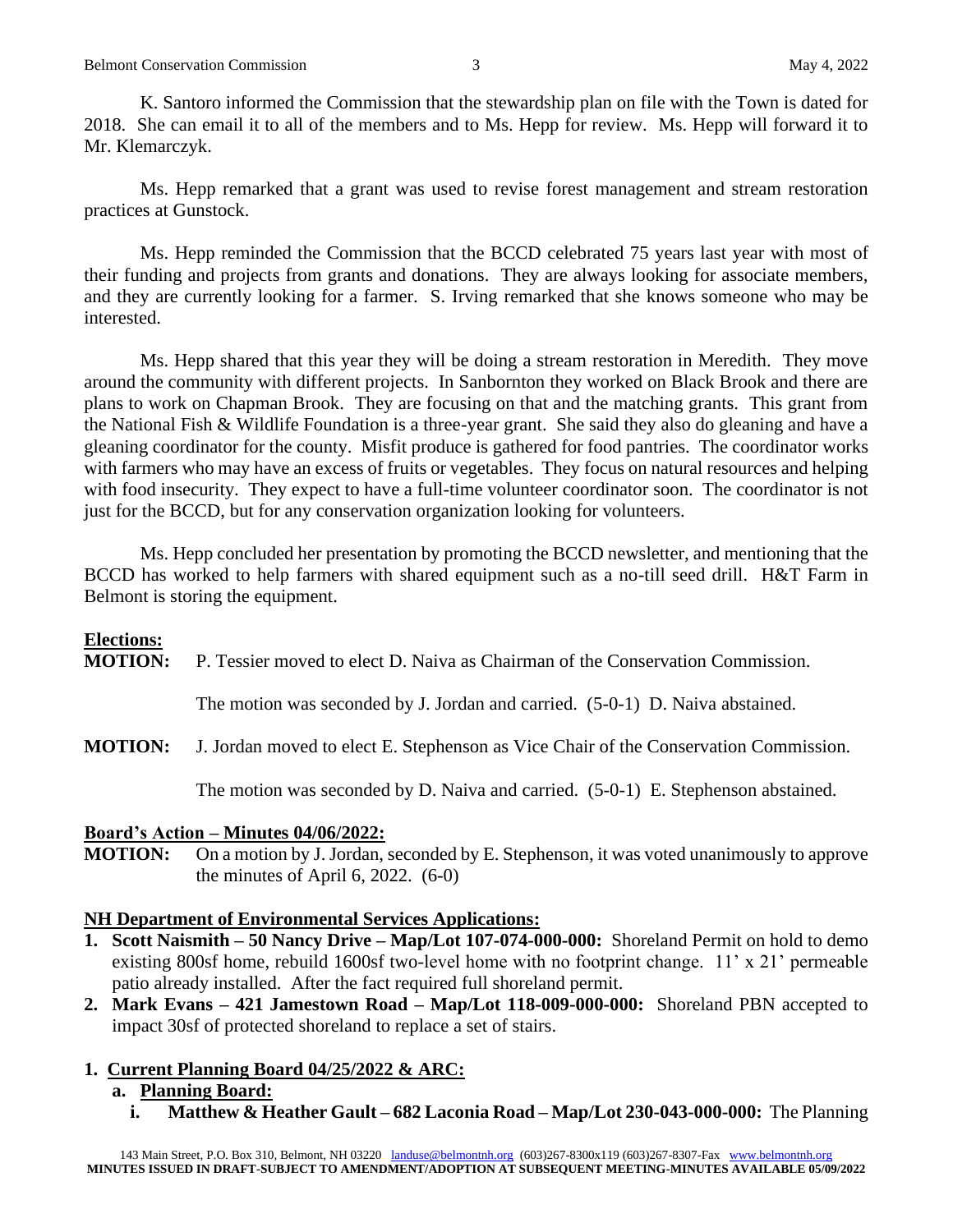Board approved a Site Plan for Contractor's Yards, storage of equipment trailers, aluminum frames and pressure treated lumber.

- **ii. Route 106 Realty Trust – Laconia Road & 28 Corriveau Way – Map/Lot 217-114-000- 000:** The Planning Board tabled a Site Plan request for a Contractor's Yard, commercial building (motor vehicle & trailer service, professional offices, light manufacturing, retail stores and a service business), and a Conditional Use Permit for a subordinate dwelling unit to May 23, 2022.
- **iii. Gilmanton Sand & Gravel – 28 Stone Road – Map/Lot 245-001-000-000:** The Planning Board approved an application for Earth Excavation for a new quarry.
- **iv. Grenier Family Revocable Trust – Depot Street – Map/Lot 235-032-000-000:** The Planning Board approved a Site Plan for a commercial building for auto and trailer sales and repair.
- **v. Mammoth Acquisition Company LLC – 77 Daniel Webster Highway – Map/Lot 201-029- 001-000:** The Planning Board tabled a Compliance Hearing regarding the poor slope conditions due to no ownership representation at the meeting. All stake holders have been notified, including the original applicants and owners, current property owners, prior engineer, construction company, and current business owner. The Town is monitoring the situation.
- **b. No April ARC meeting.**

# **2. Current Zoning Board 04/27/2022:**

- **a. TAP Public House – 930 Laconia Road – Map/Lot 122-057-000-000:** The Board granted a oneyear extension of the approvals for a Variance and Special Exception for a deck.
- **b. Donald Quinn for Winnisquam Beach Association – 11 Dove Terrace – Map/Lot 117-015- 000-054:** The Board granted two Variances to add a manufactured unit and a concrete slab.
- **c. Route 106 Realty Trust – 54 Peggy Drive – Map/Lot 210-017-000-000**: The Board granted a Variance to allow billboards with off-site advertising. This was necessary for the existing billboards to remain, due to the previous approval for residential use of the lot.
- **d. Route 106 Realty Trust – Laconia Road – Map/Lot 210-017-000-000:** The Board granted a Special Exception for a Contractor's Yard in the Commercial Zone.
- **e. Route 106 Realty Trust – 28 Corriveau Way & Laconia Road – Map/Lot 217-114-000-000:** The Board granted a Special Exception for a Contractor's Yard in the Commercial Zone.

# **Projects:**

# **1. Andrew Sanborn Farm – Trail Mowing Update:**

K. Santoro reached out to local mowing companies to find out about equipment capabilities and rates. She met one person at the site and they walked the trails. Mowing was recommended and a chainsaw is needed to move some trees off the trail. K. Santoro is waiting to hear back from a couple of people with estimates on the number of hours and rates. A 40HP tractor with brush hog was estimated at about \$70 per hour and there was another estimate with higher rates. There are a couple of miles of trails. If there are more trees down, it could take a while to clear. The company who works on the WOW Trail was recommended. The trail is wet in some of the lower portions so it is recommended to wait until later in the summer to let it dry out and some things to grow up.

There was discussion about how the mowing will be paid for, how contractors are made aware of the projects and bidding, and possibly capping the total amount to be spent. K. Santoro explained she has reached out to some local companies and taken recommendations from others. The project is small and should not need to be put out to bid. D. Naiva stated that K. Bennett still mows the field but not the trails.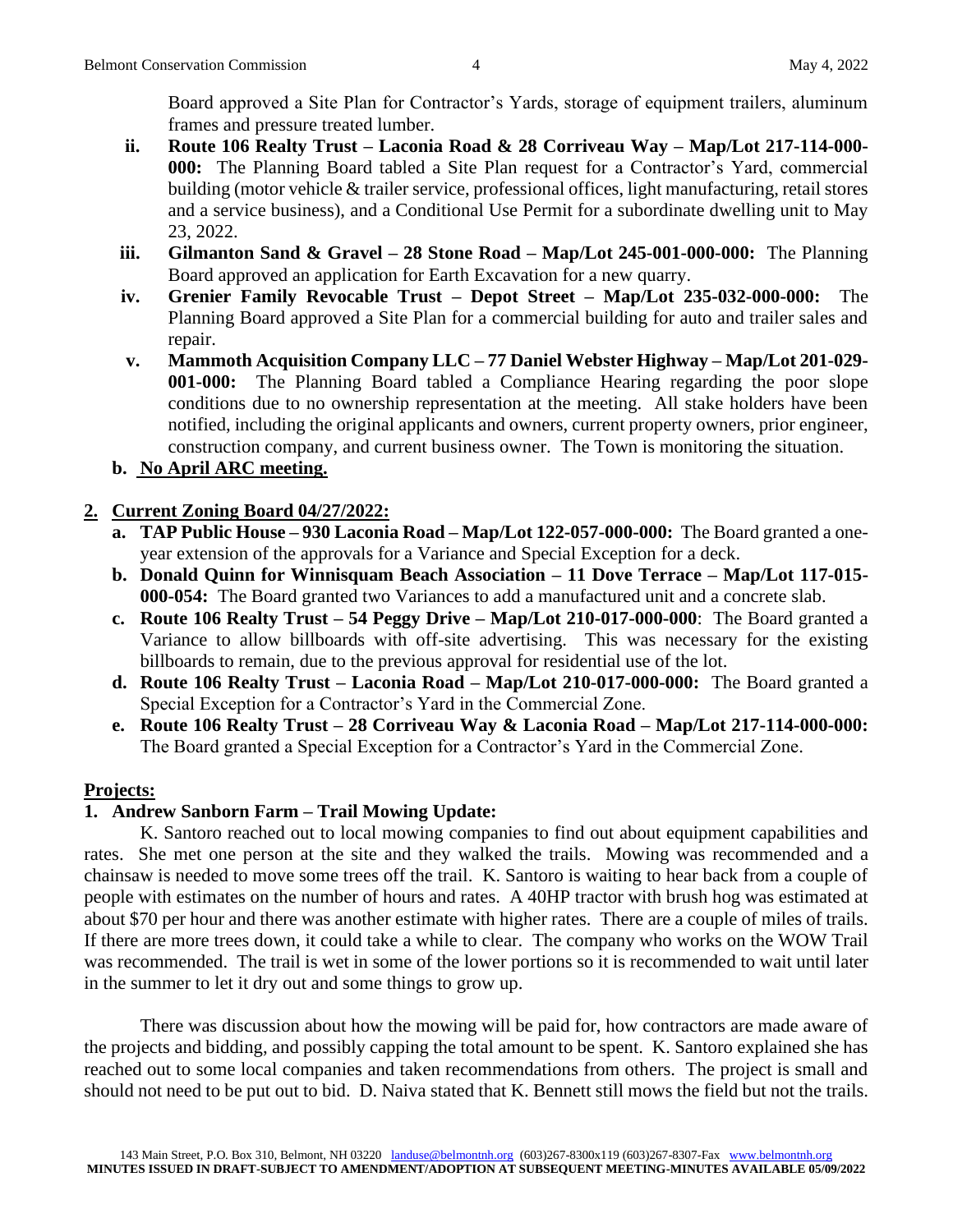D. Naiva reported that there is no longer any debris by the gate, as was reported at the last meeting. K. Santoro responded that DPW cleaned up the mess the same day she reported it.

#### **2. Currier-Sanborn/Tioga Marsh: Annual Monitoring**:

K. Santoro said that the annual monitoring needs to be done. Rick Ball had previously gone out and checked the trails at the Tioga Marsh. J. Jordan said she accompanied Rick Ball. D. Naiva said Five Rivers Conservation Trust also checks on the property.

#### **Signs:**

P. Tessier asked about "No Parking" signs around the lake entrance area. There is a "No Motorized Vehicles" sign and a "No Dumping" sign. There are people parking there with cars and trailers that block the area. The Commission discussed the location of signage in the area.

#### **3. Winnisquam Watershed Network (WWN):**

E. Stephenson reported they are working on finalizing plans for the Lake Host Program at the Laconia boat ramp on Water Street starting Memorial Day weekend. They have two teachers lined up for 40 hours per week at \$15-\$16 per hour. WWN is also working on a draft of their watershed management plan which they hope to have available at the annual meeting in July. There will be a Zoom meeting about it in August.

J. Jordan asked what the requirements are to be a Lake Host. E. Stephenson explained people take a class from NH Lakes online and then they are paired up with someone with experience. J. Jordan may have some people interested in volunteering.

E. Stephenson also mentioned that they will be coordinating for VLAP (Volunteer Lake Assessment Program) testing at the end of May and hope to get some in for June, July, August and the beginning of September. He detailed the types of tests performed on Lake Winnisquam and the locations of the tests, including tributaries. He said they recently found out that UNH and NHDES have both been doing similar tests on Winnisquam for over 20 years and did not know.

S. Irving asked if there are tests completed at the Belmont beach. E. Stephenson said WWN is not involved in that.

E. Stephenson noted that there are plans for milfoil harvesting this summer.

#### **4. Silver Lake Association:**

P. Tessier shared that they are getting ready for their annual meeting, and they have been working on trying to get a study done for a potential dam. There is guaranteed money from the County for the study and they are trying to get a very preliminary study done to see if it is feasible before spending \$530,000 on the detailed study. If it is not feasible, the County should not use the resources.

P. Tessier asked the Commission about contacting the Tilton and Northfield Conservation Commissions about putting up some signs about invasive species around the lake.

D. Naiva asked about milfoil plans for the summer. P. Tessier responded that they received a grant for some harvesting days but they must pay 50% of the cost. They will likely not start mapping until June because the milfoil grows when the water is warmer. They anticipate starting to harvest in July this year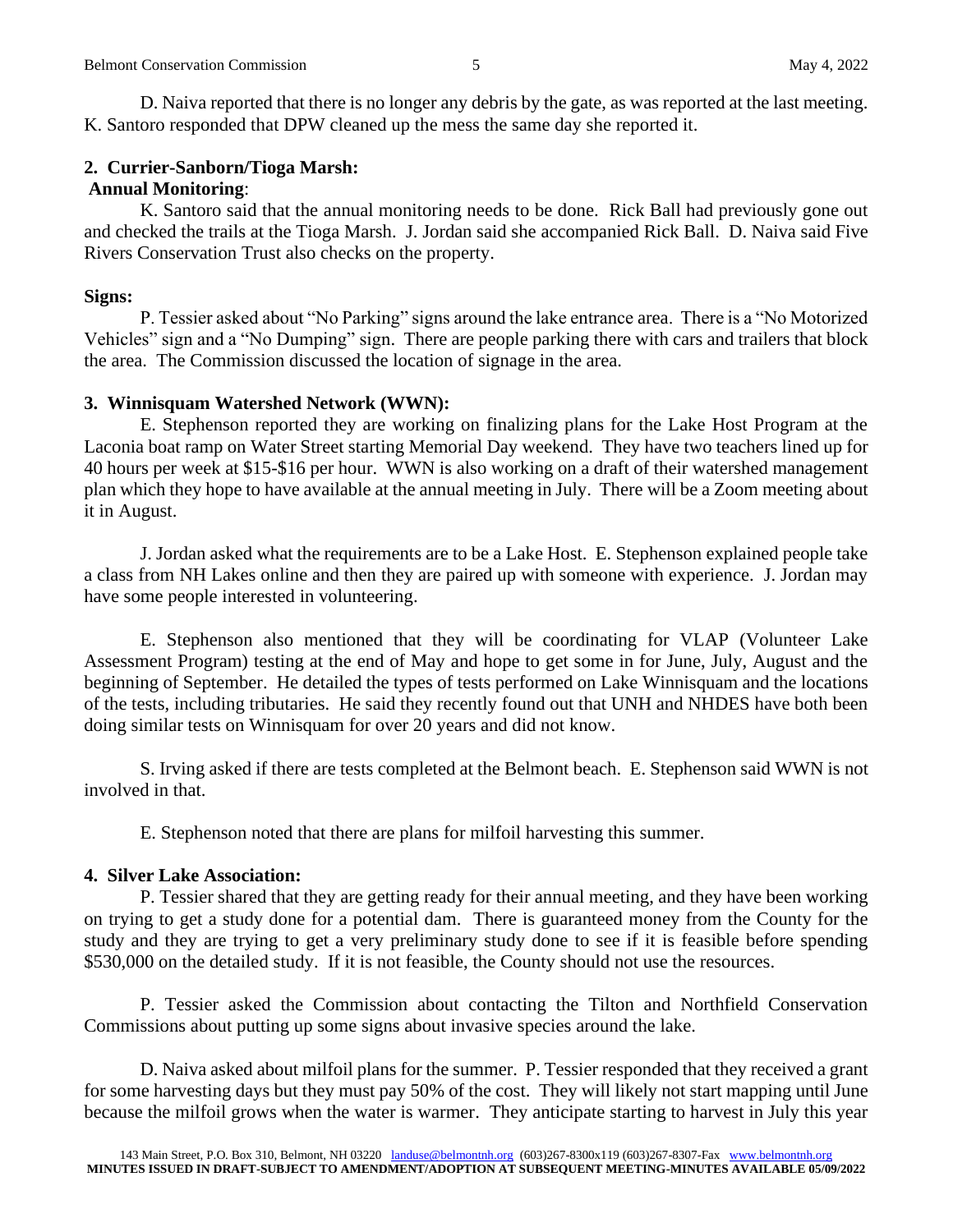rather than later in the fall.

#### **5. DOT Mitigation Grant:**

D. Naiva asked how the grant works. Does the Commission have to make an application, and how will funds be awarded? S. Whearty explained that there is no "automatic pot of money". The State is looking for a priority list of mitigation areas and if they are doing other work in the area, they could address some of the priority items on the Town's list. There are other bonuses to having a priority list for Town projects because if there are overlaps between a DPW project and Conservation interests, ARM funds could be available for planning, construction, or property acquisition. This can be helpful if the Town wants to acquire some land because of high wetlands value, because it is in a wellhead protection area or valuable headwaters are present. If there is a project nearby the Commission could "piggyback" off of other Town projects and apply for grant funding to protect resources. D. Naiva clarified that there is no fixed amount of funding, just the need for a priority list. K. Santoro verified that is correct.

#### **Complaints/Violations/Concerns/General Info:**

#### **Herbicide Use Notification (NHEC):**

K. Santoro stated New Hampshire Electric Co-op sent notices out to all local towns that they will be applying herbicide along the ROWs. There was also a notice in the newspaper. There are only two lines in Belmont that they are looking to treat at the end of Main Street and on Shaker Road. D. Naiva asked why they are using herbicide instead of goats. K. Santoro explained it does not say why they are not using goats, but the herbicide will be selectively applied and they needed a special permit from the State.

#### **NH Lakes Free Webinars:**

K. Santoro provided a web link on the electronic agenda to free webinars from NH Lakes. There are two more coming up regarding the "LakeSmart" program and an NHDES toxicologist who will discuss PFAS contamination. P. Tessier asked if the webinars can be viewed after the event takes place. E. Stephenson said yes, they have a library of previous presentations.

#### **Land Use Application Review on behalf of Conservation Commission:**

Former Chairman S. Rolfe has recently been reviewing Land Use applications on behalf of the Conservation Commission. D. Naiva said that she used to review them when she was Vice Chair. The applications are reviewed and there is a place to sign off and make comments. J. Jordan asked more about the process and any deadlines associated with applications. D. Naiva answered that applications are sent by email and there is a deadline to review prior to the Zoning or Planning Board meeting. Anyone on the Commission can volunteer to do this. She said that she used to contact former Land Use Technician, Rick Ball, with any questions she had but now K. Santoro would be the resource for those questions. If there is something the reviewer doesn't understand, she would be able to clarify it. The Town wants the Commission to be on top of projects and respond to applications. If there are no concerns a quick email reply that there are no comments is sent. J. Jordan volunteered to review the applications and D. Naiva will help mentor her for the process.

#### **Student Member Update:**

D. Naiva reported that our current Student Members Ella Irving and Christopher Paré are graduating this year. She decided to reach out to sophomores and juniors who could give two years of experience to the Commission. D. Naiva said a sophomore, Emilie DeFrancesco, submitted an application and she sounds delightful. She is Class Secretary and works on the Student Council, and the BRASS organization (Belmont Representatives Advocating for Student Success). She is a runner, a member of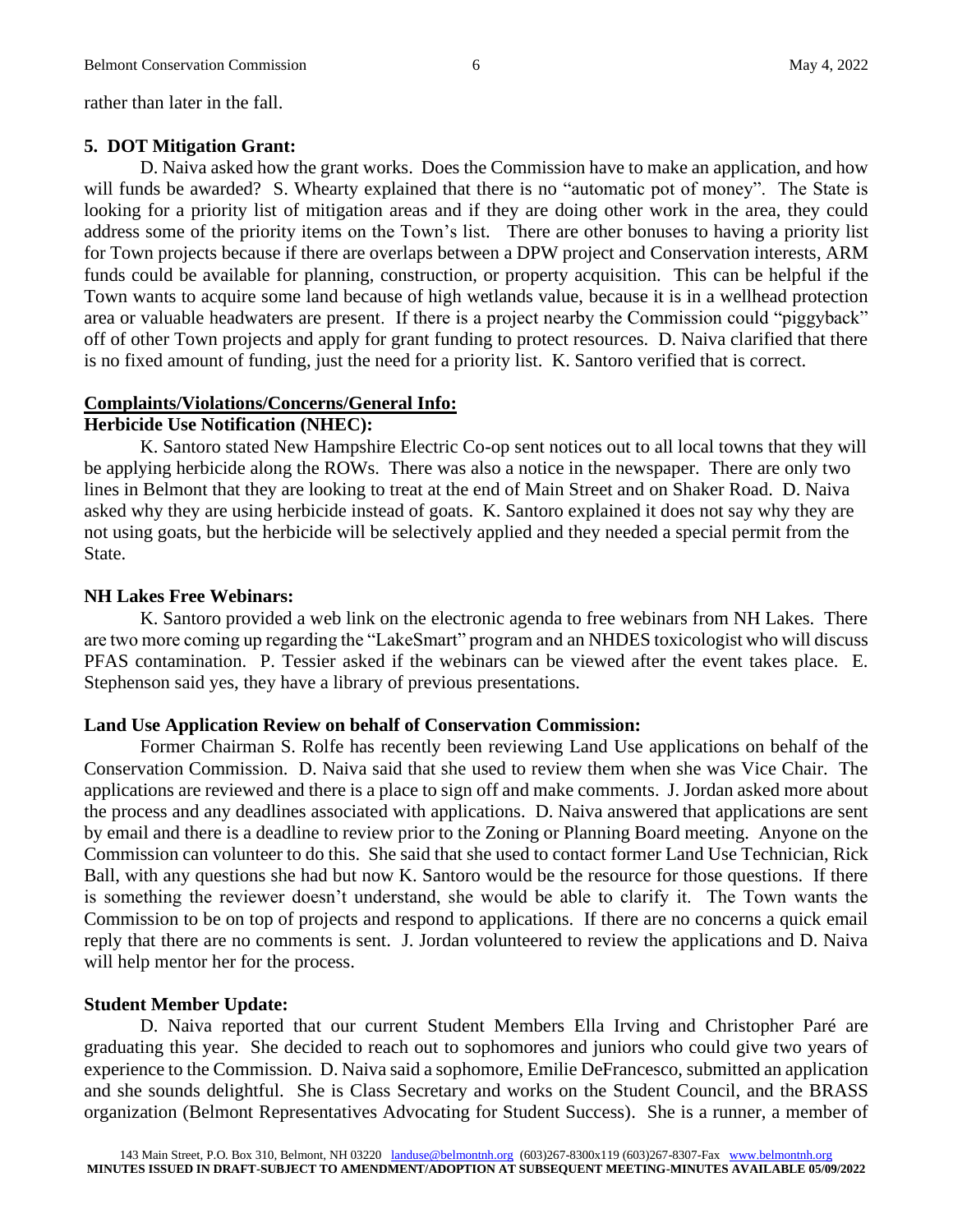the Outdoor Environmental Club and Treasurer of the National Chemical Society. Ms. DeFrancesco said in her application that she will be an active member of the Commission and take what she learns back to the student body.

K. Santoro also noted that the Membership Interest Form was updated for student use. They can mark that they are applying to be a Student Member, their current grade level and proposed term. It does not require them to sign that they are 18 years old.

#### **Old Home Day – 08/13/2022:**

D. Naiva told the Commission that she spoke with Mr. Lou Barinelli from NHDES about offering water test kits and he was very helpful. He can get the tubes that will be needed for the water samples. She reminded the Commission that in 2017 NHDES did a presentation and offered well water testing to the public and handed out kits. People who were interested showed up and got their kits and instructions. They received a \$50 voucher towards the \$85 cost. Thirty-one people took advantage of this and the cost to the Commission was \$1,500. The water collections have to be turned in to Concord within 24 hours. Samples were delivered to Town Hall on a Sunday and were driven to Concord Monday morning. D. Naiva offered to do that for these tests but someone would need to open Town Hall to make it available for dropping off the tests. There was discussion about having a cut-off for the number of participants, putting a cap on the cost, and the dollar amount of the vouchers. S. Irving asked what is tested in this area. D. Naiva read a few of the items from the flyer: coliform bacteria, E. coli, nitrates, chloride, fluoride, iron, and copper.

The Commission agreed that Old Home Day was not appropriate to provide the test kits because of the detailed instructions necessary for obtaining the samples. However, it would be a great location to have flyers about the testing available and offer the water testing presentation in September. Other suggestions were to include the information in the Town newsletter, The Laconia Daily Sun, The Winnisquam Echo, and the Belmont Community FaceBook page.

#### **Upcoming Meetings:**

It was the consensus of the Commission to make the following adjustments to the upcoming meeting schedule:

June Meeting – June  $8<sup>th</sup>$ July Meeting – cancelled August Meeting – August  $3<sup>rd</sup>$  (no change) September Meeting – September 14th

#### **Budget/Expenditures:**

#### **LCHIP Incentive Payment \$250:**

K. Santoro informed the Commission that this NH Incentive payment was received in acknowledgement of the Currier-Sanborn monitoring report.

#### **Jeff Marden Scholarship Fund:**

The Commission received a thank you letter from the Lakes Region Scholarship Foundation for the \$250 amount credited to the Jeff Marden Scholarship Fund. D. Naiva shared that the funds generally originate from the Sargent Fund, which provides funds for different organizations in Town. Every year the Conservation Commission submits an application for funding. We requested \$1,000 and received \$250. Generally the Commission awards \$500 each year. Scholarship applications will be coming in shortly. There is \$924 in the fund right now.